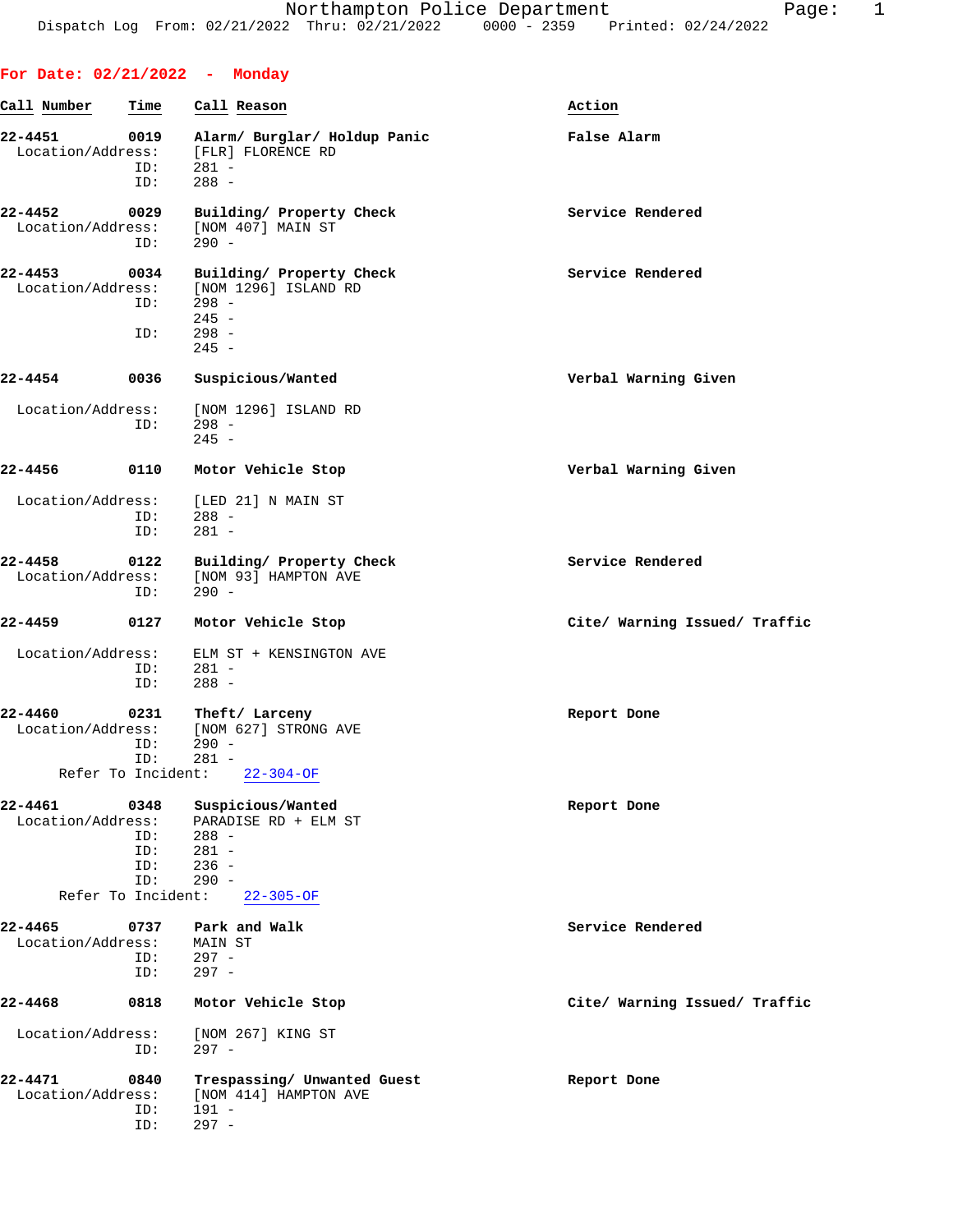|                              |                                          | Northampton Police Department<br>Dispatch Log From: 02/21/2022 Thru: 02/21/2022 0000 - 2359 Printed: 02/24/2022 | 2<br>Page:                    |
|------------------------------|------------------------------------------|-----------------------------------------------------------------------------------------------------------------|-------------------------------|
|                              | ID:                                      | $COR01 -$                                                                                                       |                               |
|                              | ID:                                      | $297 -$                                                                                                         |                               |
|                              | Refer To Incident:                       | $22 - 306 - OF$                                                                                                 |                               |
| 22-4472                      | 0854                                     | Motor Vehicle Stop                                                                                              | Cite/ Warning Issued/ Traffic |
| Location/Address:            | ID:                                      | [FLR] WESTHAMPTON RD + GLENDALE RD<br>$262 -$                                                                   |                               |
| 22-4478                      | 0930                                     | Motor Vehicle Stop                                                                                              | Cite/ Warning Issued/ Traffic |
| Location/Address:            | ID:                                      | BARRETT ST<br>$170 -$                                                                                           |                               |
| 22-4480                      | 1008                                     | Motor Vehicle Stop                                                                                              | Cite/ Warning Issued/ Traffic |
| Location/Address:            | ID:                                      | BRIDGE RD + FRANCIS ST<br>$261 -$                                                                               |                               |
| 22-4481<br>Location/Address: | 1034<br>ID:                              | Property, Lost/Found<br>[NOM 395] STATE ST<br>$189 -$                                                           | Report Done                   |
|                              | Refer To Incident:                       | $22 - 307 - OF$                                                                                                 |                               |
| 22-4482<br>Location/Address: | 1052<br>ID:<br>ID:<br>ID:                | Alarm/ Burglar/ Holdup Panic<br>[FLR] CLEMENT ST<br>$261 -$<br>$262 -$<br>$261 -$                               | False Alarm                   |
| 22-4483                      | 1058                                     | Motor Vehicle Stop                                                                                              | Verbal Warning Given          |
| Location/Address:            | ID:                                      | [NOM 940] WEST ST<br>$261 -$                                                                                    |                               |
| 22-4485                      | 1151                                     | Traffic Accident                                                                                                | Investigated Incident         |
| Location/Address:            | ID:                                      | KING ST + DAMON RD<br>$191 -$                                                                                   |                               |
|                              | Fire Unit:<br>EMS Unit:<br>ID:           | E1-Pumper-Engine 1<br>A01-Fire Ambulance<br>$170 -$                                                             |                               |
|                              | ID:<br>EMS Unit:                         | $261 -$<br>A04-Fire Ambulance                                                                                   |                               |
|                              | ID:<br>Refer To Accident:                | $297 -$<br>$22 - 79 - AC$                                                                                       |                               |
| 22-4486<br>Location/Address: | 1159<br>ID:<br>ID:                       | Public Service, Check Welfare<br>[FLR] PINE ST + FLORENCE RD<br>$262 -$<br>$261 -$                              | Taken to Hospital             |
| 22-4490                      | 1250                                     | Traffic, Complaint/Hazard                                                                                       | Area Search Negative          |
| Location/Address:            | ID:                                      | [LED 18] HAYDENVILLE RD<br>$261 -$                                                                              |                               |
| 22-4491                      | 1320                                     | Public Service, Check Welfare                                                                                   | Area Search Negative          |
| Location/Address:            | ID:<br>ID:                               | [NOM 1106] NEW SOUTH ST<br>$191 -$<br>$170 -$                                                                   |                               |
| 22-4493                      | 1424                                     | Juvenile Problem                                                                                                | Protective Custody/Placed In  |
| Location/Address:            | ID:<br>ID:<br>ID:                        | [NOM 67] LOCUST ST<br>262 -<br>$261 -$<br>$191 -$                                                               |                               |
|                              | Refer To $P/C$ :<br>Additional Activity: | $22 - 67 - AR$<br>02/21/2022 1449 Wojcicki - 5704, Garrett Other 0 Hrs 58 Min                                   |                               |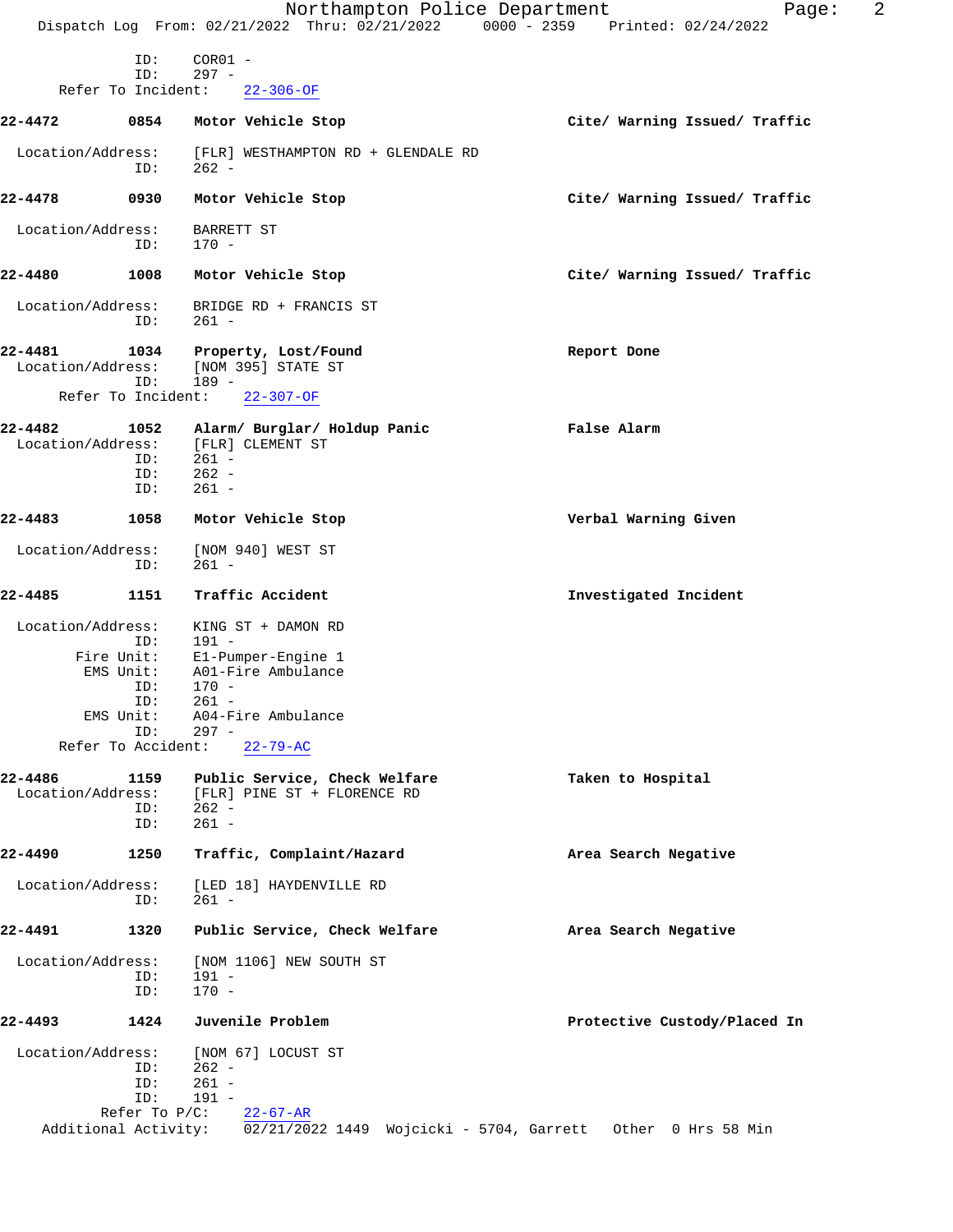|                              |                                                 |                                                                                        | 3<br>Northampton Police Department<br>Page:<br>Dispatch Log From: 02/21/2022 Thru: 02/21/2022 0000 - 2359 Printed: 02/24/2022 |
|------------------------------|-------------------------------------------------|----------------------------------------------------------------------------------------|-------------------------------------------------------------------------------------------------------------------------------|
|                              |                                                 |                                                                                        | Additional Activity: 02/21/2022 1449 Longley - 6424, Heather Other 0 Hrs 58 Min                                               |
| 22-4495                      | 1437                                            | Property, Lost/Found                                                                   | Investigated Incident                                                                                                         |
| Location/Address:            | ID:                                             | [NOM 176] N KING ST<br>$210 -$                                                         |                                                                                                                               |
| 22-4498                      | 1530                                            | Disturbance                                                                            | Investigated Incident                                                                                                         |
| Location/Address:            | ID:<br>ID:                                      | [NOM 1027] BRIDGE ST<br>$210 -$<br>$242 -$                                             |                                                                                                                               |
| 22-4499                      | 1553                                            | Motor Vehicle Stop                                                                     | Cite/ Warning Issued/ Traffic                                                                                                 |
| Location/Address:            | ID:                                             | [NOM 150] BRIDGE RD<br>$242 -$                                                         |                                                                                                                               |
| 22-4502<br>Location/Address: | 1558<br>ID:<br>ID:                              | Alarm/ Burglar/ Holdup Panic<br>[NOM 1942] LOCUST ST<br>$248 -$<br>$277 -$             | False Alarm/City                                                                                                              |
| 22-4505                      | 1617<br>ID:<br>ID:                              | Juvenile Problem<br>Vicinity of: [FLR] CARDINAL WAY + BURTS PIT RD<br>277 -<br>$248 -$ | Service Rendered                                                                                                              |
| 22-4509<br>Location/Address: | 1629<br>ID:                                     | Theft/ Larceny<br>[NOM 2524] BEDFORD TER<br>$242 -$                                    | Report Done                                                                                                                   |
|                              | Refer To Incident:                              | $22 - 308 - OF$                                                                        |                                                                                                                               |
| 22-4510<br>Location/Address: | 1640<br>ID:<br>ID:                              | Trespassing/ Unwanted Guest<br>[NOM 839] MAIN ST<br>$242 -$<br>$287 -$                 | Service Rendered                                                                                                              |
| 22-4511                      | 1647                                            | City Ordinance Violation                                                               | Investigated Incident                                                                                                         |
| Location/Address:            | ID:                                             | KINGSLEY AVE<br>$242 -$                                                                |                                                                                                                               |
| 22-4516                      | 1705                                            | Traffic, Complaint/Hazard                                                              | Investigated Incident                                                                                                         |
| Location/Address:            | ID:                                             | DAMON RD + KING ST<br>$120 -$                                                          |                                                                                                                               |
| 22-4517                      | 1706                                            | Motor Vehicle Stop                                                                     | Verbal Warning Given                                                                                                          |
|                              | Vicinity of:<br>ID:                             | [NOM 375] PLEASANT ST<br>$242 -$                                                       |                                                                                                                               |
| 22-4518<br>Location/Address: | 1712<br>ID:                                     | Traffic Enforcement/ Radar<br>[LED] RESERVOIR RD<br>$248 -$                            | Service Rendered                                                                                                              |
| 22-4520                      | 1743                                            | Trespassing/ Unwanted Guest                                                            | Investigated Incident                                                                                                         |
| Location/Address:            | ID:<br>ID:                                      | [NOM 2713] PLEASANT ST<br>$287 -$<br>$242 -$                                           |                                                                                                                               |
| 22-4523<br>Location/Address: | 1813<br>ID:<br>ID:<br>ID:<br>Refer To Incident: | Theft/ Larceny<br>FRANKLIN ST<br>$210 -$<br>$210 -$<br>$210 -$<br>$22 - 309 - OF$      | Report Done                                                                                                                   |
| 22-4525                      | 1820                                            | Juvenile Problem                                                                       | Report Done                                                                                                                   |